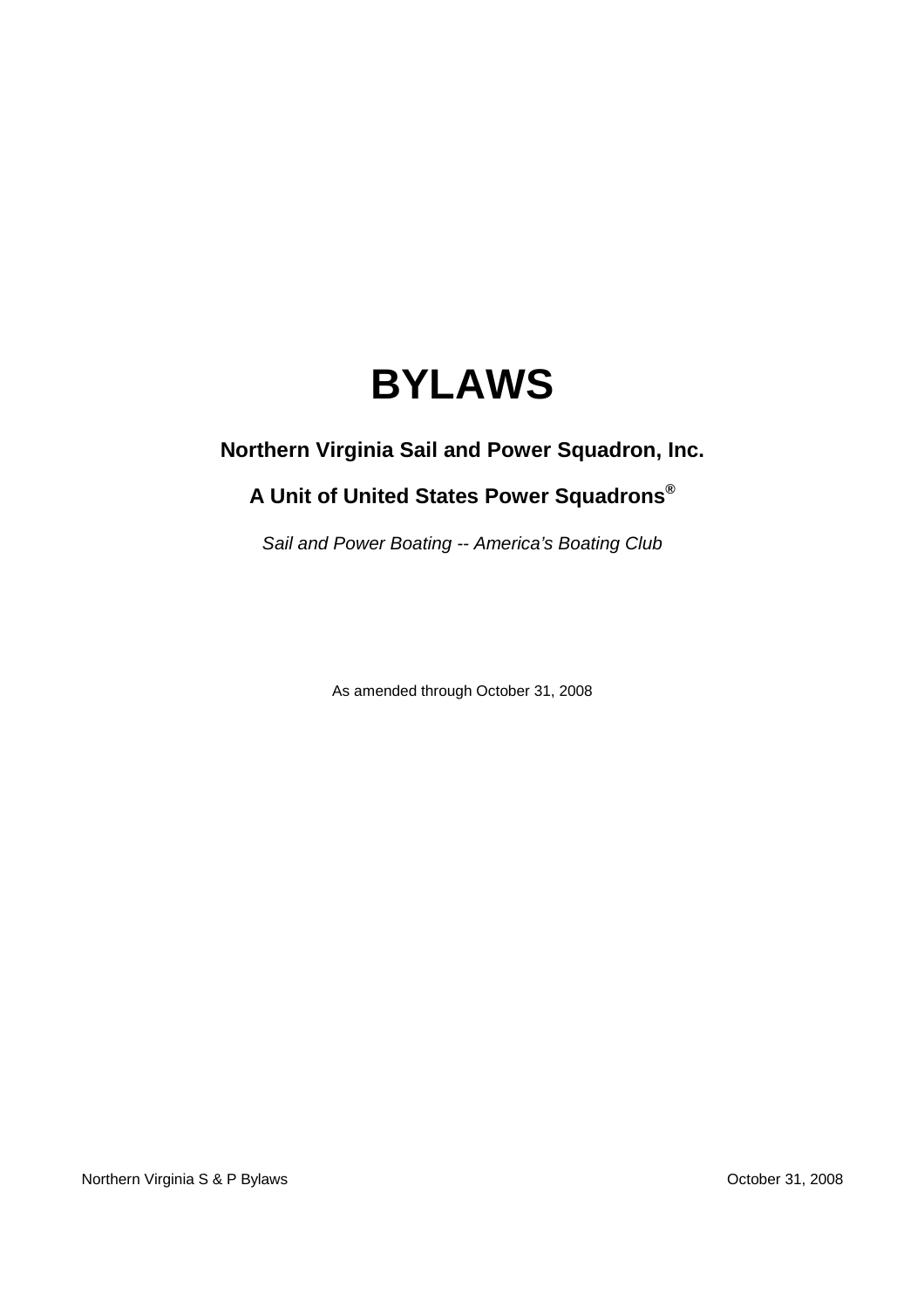# **TABLE OF CONTENTS**

These bylaws were adapted using the Rules Tool and Model Bylaws for Squadrons edition of March 2008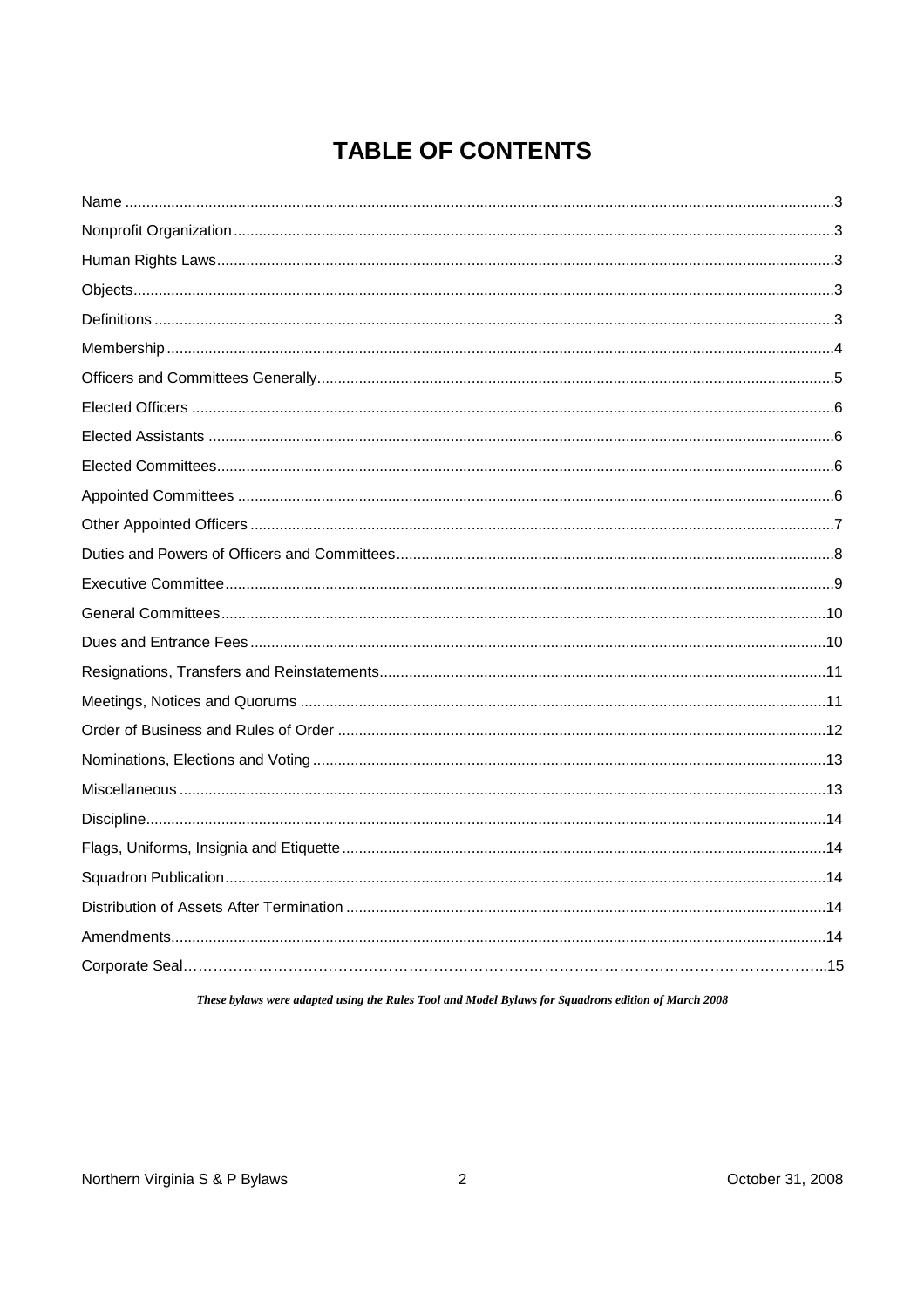#### **Name**

**Section 1.1** The name of this organization shall be Northern Virginia Sail and Power Squadron, Inc, constituting a squadron and unit of United States Power Squadrons.

### **Nonprofit Organization**

**Section 1.2** This is a nonprofit organization organized under the laws of the Commonwealth of Virginia. The bylaws of United States Power Squadrons and any rules and regulations made pursuant thereto, not inconsistent with federal, state or local laws, shall take precedence over those of this squadron, and all provisions thereof affecting the conduct of the affairs of this squadron shall prevail.

### **Human Rights Laws**

**Section 1.3** The squadron and its members shall at all times observe all federal, state and local human rights laws, regulations and ordinances applicable to any squadron activity, procedure or practice. No person may be refused membership, denied office, or be prevented from participating in any activity because of any fact or circumstance which would identify that person as one of a protected class of individuals under the human rights laws, regulations or ordinances of any governmental jurisdiction where the person resides or in which the squadron conducts business.

### **ARTICLE 2**

#### **Objects**

**Section 2.1** The objects of this squadron shall be:

**2.1.1** To selectively associate congenial persons of good character having a common love and appreciation of yachting as a nationwide fraternity of boatmen;

**2.1.2** To encourage and promote yachting, power and sail, and to provide through local squadrons and otherwise a practical means to foster fraternal and social relationships among persons interested in yachting;

**2.1.3** To encourage and promote a high amateur standard of skill in the handling and navigation of yachts, power and sail; to encourage and promote the study of the science and art of navigation, seamanship and small boat handling; to develop and promote instructional programs for the benefit of members; and to stimulate members to increase their knowledge of and skill in yachting through instruction, self-education, and participation in marine sports activities and competitions;

**2.1.4** To encourage its members to abide by recognized yachting traditions, customs and etiquette; and

2.1.5 To render, and encourage its members to render, such altruistic, patriotic or other civic service as it may from time to time determine or elect.

#### **Definitions**

**Section 2.2** As used herein, unless the context clearly indicates otherwise, the term:

2.2.1 *USPS*<sup>®</sup> means United States Power Squadrons.

**2.2.2** *District* means a district of USPS® .

**2.2.3** *Squadron* means this squadron.

**2.2.4** *Members*, *officers*, *committees*, *delegates* and subjects treated generally refer to and mean those of this squadron.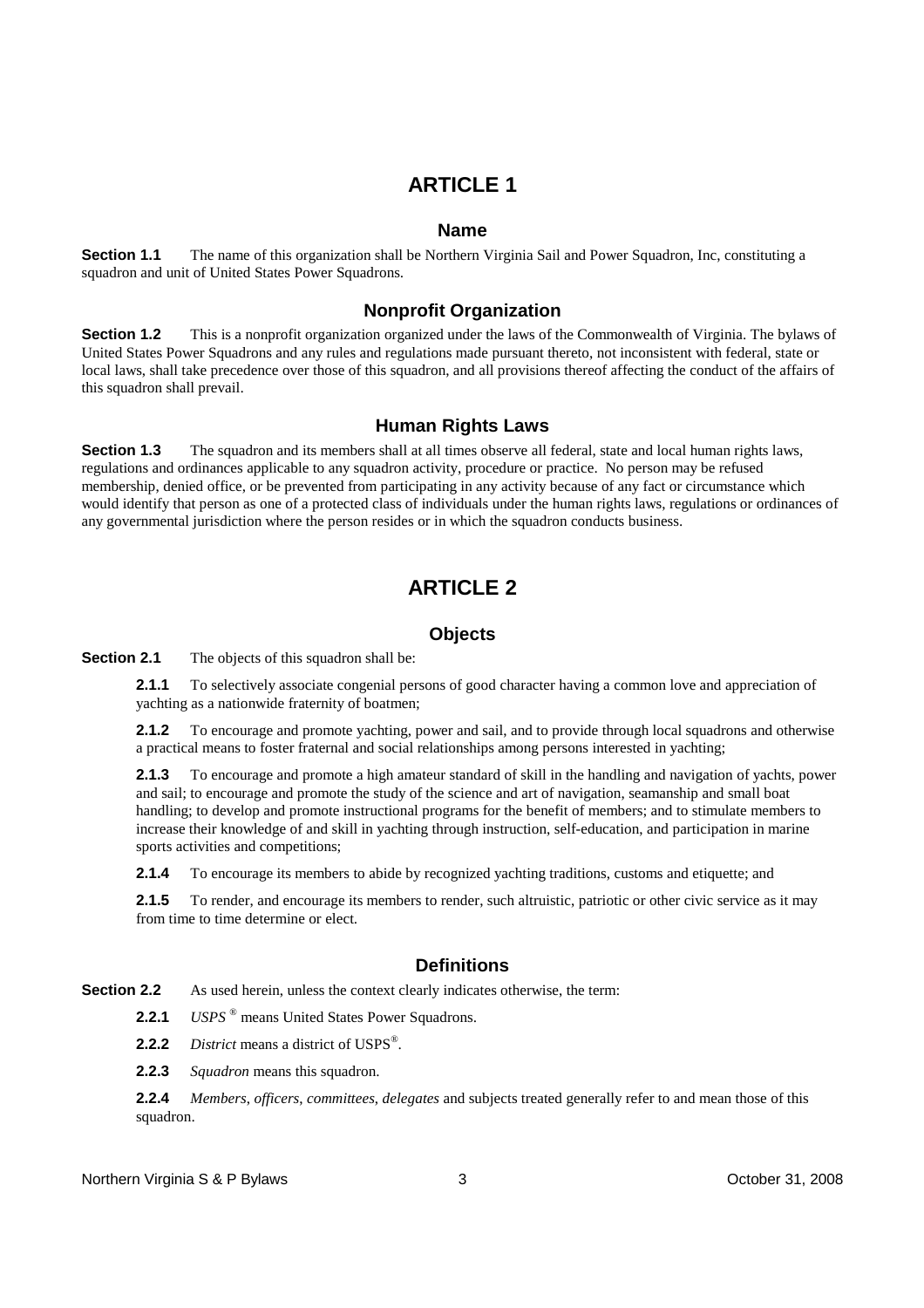**2.2.5** *USPS policy* refers to and means the bylaws of USPS; the policies adopted by the USPS Governing Board; and the current USPS Operations Manual, which supplements those bylaws and policies.

**2.2.6** *Office* means any position of responsibility, whether elected, appointed or voluntarily accepted.

**Section 2.3** Any word in these bylaws connoting gender is to be construed as embracing both male and female.

### **ARTICLE 3**

### **Membership**

**Section 3.1** Membership in USPS and in this squadron is a privilege, not a right, and shall be by application and contingent upon meeting eligibility requirements as set forth in the bylaws of USPS. Admission to membership in USPS is a function of the USPS Governing Board and is delegated to the squadron Executive Committee subject to USPS policy. No membership shall be valid unless the member meets and continues to meet the factual requirements of membership in USPS according to the authority and policies of USPS and of this squadron. Any prospective member shall be expected to be able and willing to contribute energy and skill to the objects of this squadron and USPS.

**Section 3.2** There shall be the following classes of membership: active members, family members, apprentice members, associate members and honorary members.

**Section 3.3** The active members of this squadron shall consist of persons who meet membership qualifications set forth by USPS authority and policy and who have been admitted to membership as herein provided.

**Section 3.4** An active member who has been awarded 25 merit marks shall become a life member. Life members shall be exempt from further payment of squadron dues and shall receive such other exemptions in this squadron as are appropriate to match those granted by USPS.

**Section 3.5** Family members of this squadron may be admitted in the same manner as active members. Persons eligible to be admitted as family members shall consist of persons related to an active member by blood, legal adoption or marriage and who reside with or are dependents of such active member. Family members shall enjoy only such privileges as are in accordance with USPS policy.

**3.5.1** Upon the termination of the membership of an active member, the family memberships dependent thereon shall also terminate unless a family member qualifies and elects to become an active member within the grace period established from time to time by the Governing Board. **Section 3.6** Apprentice members of this squadron shall be persons who have reached the age of twelve and have passed an examination approved by the USPS Operating Committee. Apprentice members shall enjoy only such privileges as are available to family members. Apprentice membership shall terminate at the end of the dues year in which the apprentice reaches his twenty-third birthday.

**Section 3.7** Associate members of this squadron shall consist of active members in good standing of other squadrons of USPS, or of the Canadian Power and Sail Squadrons, who have been granted associate membership by the Executive Committee. Associate members shall have all of the privileges of active members except that they may not hold elective office in this squadron, have representation by delegates of this squadron, be entitled to represent this squadron at any USPS or district meeting, or be entitled to vote at any meeting of this squadron.

**Section 3.8** Honorary memberships may be conferred by the Executive Committee, for not more than one year at a time, upon any persons, not members of USPS, who have rendered conspicuous service in the interest of this squadron. Honorary members shall not be subject to payment of entrance fees and dues. Honorary members shall have none of the privileges extended to other classes of members except that they may wear the USPS membership lapel pin

#### **Section 3.9** [*Reserved*]

**Section 3.10** An application for membership in this squadron must have been endorsed by one or more active members and must have been evaluated by the Membership Committee before being presented to the Executive Committee for final action. Admission to any class of membership in this squadron shall require a majority vote of the Executive Committee members present and voting at a duly constituted meeting of said committee.

Northern Virginia S & P Bylaws 4 Coroler 31, 2008 **Section 3.11** No member of the Executive Committee or of the Membership Committee shall disclose any member's vote, or make any comment on or discuss outside the committees' meetings any application to membership. No one may disclose the name of any person considered for membership to anyone not an active member of this squadron. No one shall be entitled to receive information from any member of the Executive Committee or of the Membership Committee concerning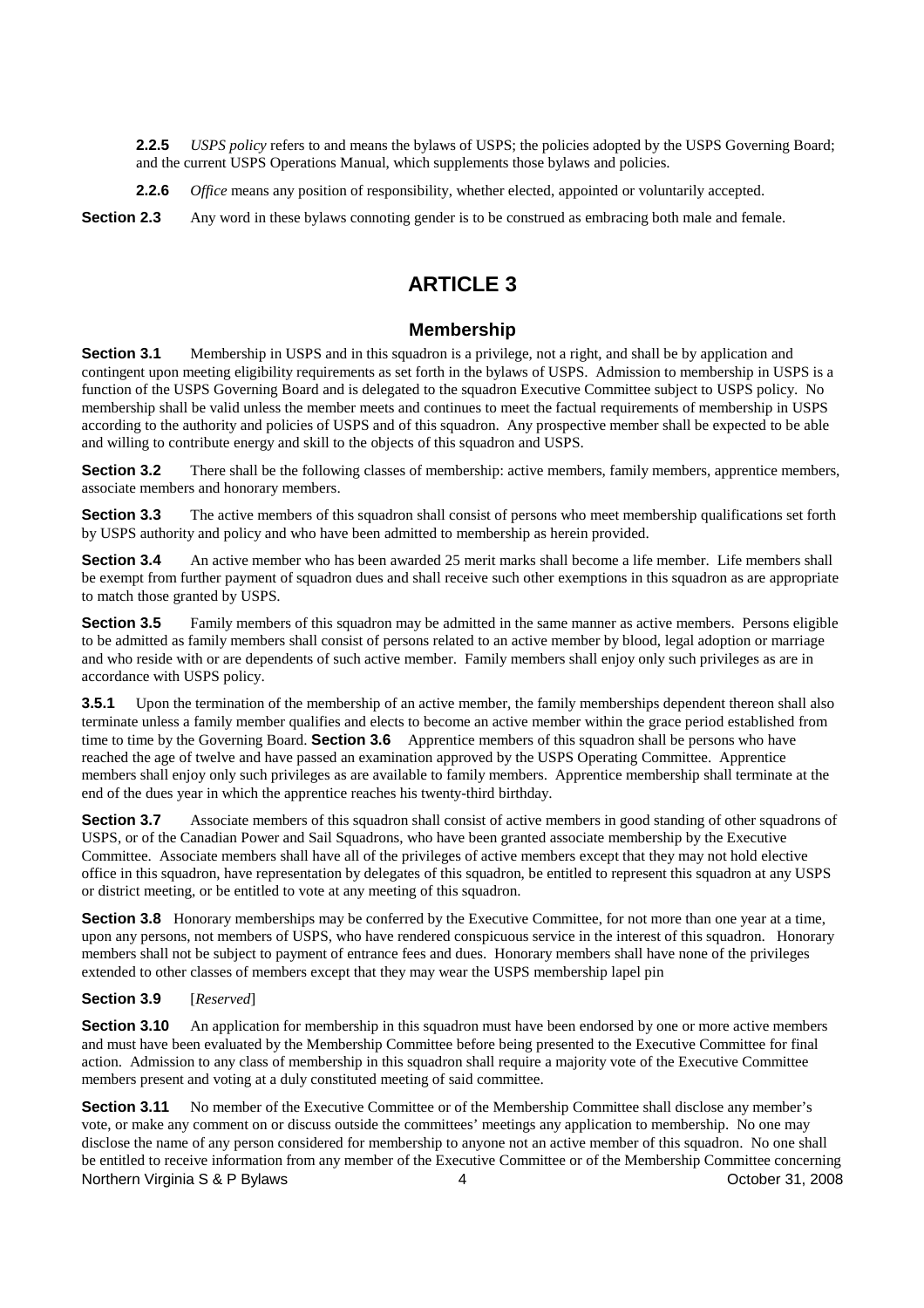the approval or disapproval of the application of any person to membership in this squadron and USPS, except that a member proposing a person for membership shall be informed by the Membership Committee as to the status of the proposal.

**Section 3.12** The classification of members and the educational grade of members attaining advanced grades shall be in accordance with USPS policy.

**Section 3.13** All voluntary resignations must be made in writing to the commander or the secretary of the member's squadron with a copy to the national secretary. No resignation of a member indebted to USPS or to a squadron shall be accepted until such indebtedness has been paid. If dues of any member are in arrears later than two weeks after the beginning of the member's dues year, membership, including any family membership in connection therewith, will be terminated automatically and without further notice. Membership may be terminated as provided in Article 15 of USPS bylaws.

### **ARTICLE 4**

[*Reserved*]

### **ARTICLE 5**

#### **Officers and Committees Generally**

**Section 5.1** Officers and committee members, whether elected or appointed, shall be subject to the following general provisions from one Change of Watch until the next Change of Watch.

**5.1.1** All elected officers and elected committee members shall be active members of this squadron**5.1.2** All bridge officers shall have been awarded at least one advanced grade and at least one merit mark. This requirement may be waived by the district commander for good cause in accordance with USPS bylaws Section 7.9.

**5.1.3** Except as otherwise provided in these bylaws, all officers and committee members shall be elected or appointed annually and serve for one year or until their successors are appointed or installed.

**5.1.4** No active member shall be nominated for or hold more than one elective flag office, as defined by USPS bylaws Section 4.3, in this squadron simultaneously, except as provided in 5.2 herein or for a short period due to overlapping terms of office. More than one elective position other than flag office may be held if there does not appear to be a conflict of interest.

**5.1.5** No individual shall be eligible for election to the office of commander for more that two consecutive terms of one year each.

**5.1.6** Committees whose members have staggered terms shall have members elected or appointed initially for terms to meet such distribution. One of the members whose term next expires shall be nominated and elected, or appointed, chairman, as appropriate.

**5.1.7** A vacancy occurring in any elective office shall be filled by the Executive Committee until the next annual meeting of this squadron, and a vacancy occurring in any appointive office shall be filled by appointment by the commander. Persons selected to fill vacancies in the offices of educational officer and assistant educational officer must have their qualifications approved as provided in 11.2 herein.

**5.1.8** In all instances relating to rank, grade, appointment, duties and procedures, USPS authority and policy shall prevail.

**5.1.9** Upon leaving office, elected and appointed officers and committee chairmen shall surrender to their successors all significant records, reports, communications, documents and property in their possession pertaining to the affairs of their position.

**5.1.10** In the event the commander, the executive officer, or the administrative officer is determined, by selfdeclaration or by two-thirds vote of the Executive Committee, to be incapable of performing the duties of office because of illness or otherwise, the Executive Committee may assign the duties and powers of such office to a past commander agreeable to serve. Such assumption of duties by a past commander shall last only until the earliest of: (1) the next annual meeting of this squadron; (2) the officer rescinds the self-declaration of incapability; (3) the Executive Committee rescinds its declaration of incapability; or (4) the next squadron meeting at least 50 days after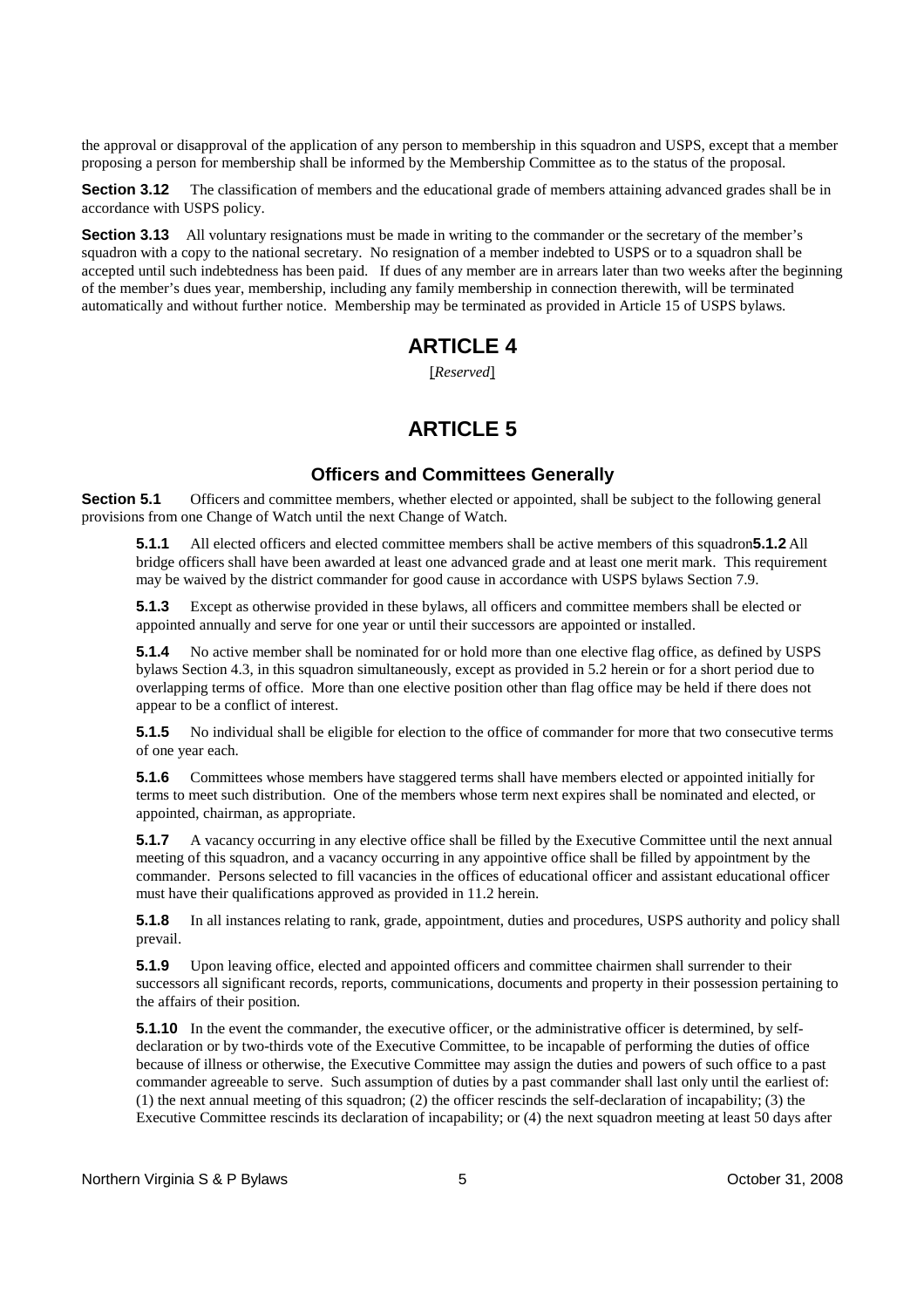the declaration of incapability at which meeting the Executive Committee shall recommend to the membership whether the period of incapability should be extended or the office declared vacant.

**5.1.11** All appointed officers of this squadron shall be active members, woman's certificate holders, family or apprentice members, at least 18 years of age, and in good standing. Every appointed officer and committee member shall hold office at the pleasure of the appointing power but not beyond the term of office of that person or body except to complete an assignment with the approval of the Executive Committee.

### **Elected Officers**

**Section 5.2** The **bridge officers** of this squadron shall be the commander, who shall be the ranking officer, the executive officer, the educational officer, the administrative officer, the secretary and the treasurer, which officers shall be elected by the active members at the annual meeting each year. The offices of secretary and treasurer may be held by the same person if so authorized by the Executive Committee. The line of succession is Commander, Executive Officer and Administrative Officer.

#### **Elected Assistants**

**Section 5.3** The **Executive Committee** may authorize election of an assistant educational officer, an assistant administrative officer, an assistant secretary, and/or an assistant treasurer. If elected, they shall serve with the rank of first lieutenant. Any such officers shall assist their principals and, in the absence or incapacity of their principals, act in the principals' stead.

### **Elected Committees**

**Section 5.4** There shall be an **Executive Committee** also known as the Board of Directors, consisting of the elected bridge officers, the most recent past commander willing and able to serve and five active members from the general membership of this squadron. Members-at-large and said past commander shall be elected to this committee in accordance with the provisions of Article 11.

**Section 5.5** There shall be a **Nominating Committee**, consisting of six members, two of whom shall be elected annually by the active members at the annual meeting for a term of three years. The Chair shall be selected annually by the committee members in accordance with Section 5.1.6.

**Section 5.6** There shall be a **Rules Committee**, consisting of six members two of whom shall be elected annually by the active members at the annual meeting for a term of three years. The Chair shall be selected annually by the committee members in accordance with Section 5.1.6.

**Section 5.7** There shall be an **Auditing Committee**, consisting of three members, one of whom shall be elected by the active members at the annual meeting for a term of three years. The Chairman shall be the member with the longest term of service on the committee.

### **Appointed Committees**

**Section 5.8** Certain standing committees shall report to the Executive Committee:

**5.8.1** The **Planning Committee** shall be composed of three members (preferably senior members), one of whom shall be appointed annually by the commander for a term of three years. It shall study matters concerning the general welfare of this squadron and make recommendations thereon to the Executive Committee. Items for study may be referred to it by the commander, the Executive Committee or the membership, or may arise within the Planning Committee itself. It shall file an annual report with the Executive Committee at its meeting preceding the annual meeting.

**5.8.2** The **Budget and Finance Committee** shall be composed of three members one of whom shall be appointed annually by the commander for a term of three years. It shall work in close cooperation with the treasurer, prepare the budget and, in general, plan the overall financial affairs of this squadron. It is the responsibility of this committee to present a budget annually at the January Executive Committee meeting for approval prior to its being presented to the active members for adoption.

**Section 5.9** Certain **appointed committees** shall report to the commander or their respective department heads as required or directed.

Northern Virginia S & P Bylaws 6 **6** Corober 31, 2008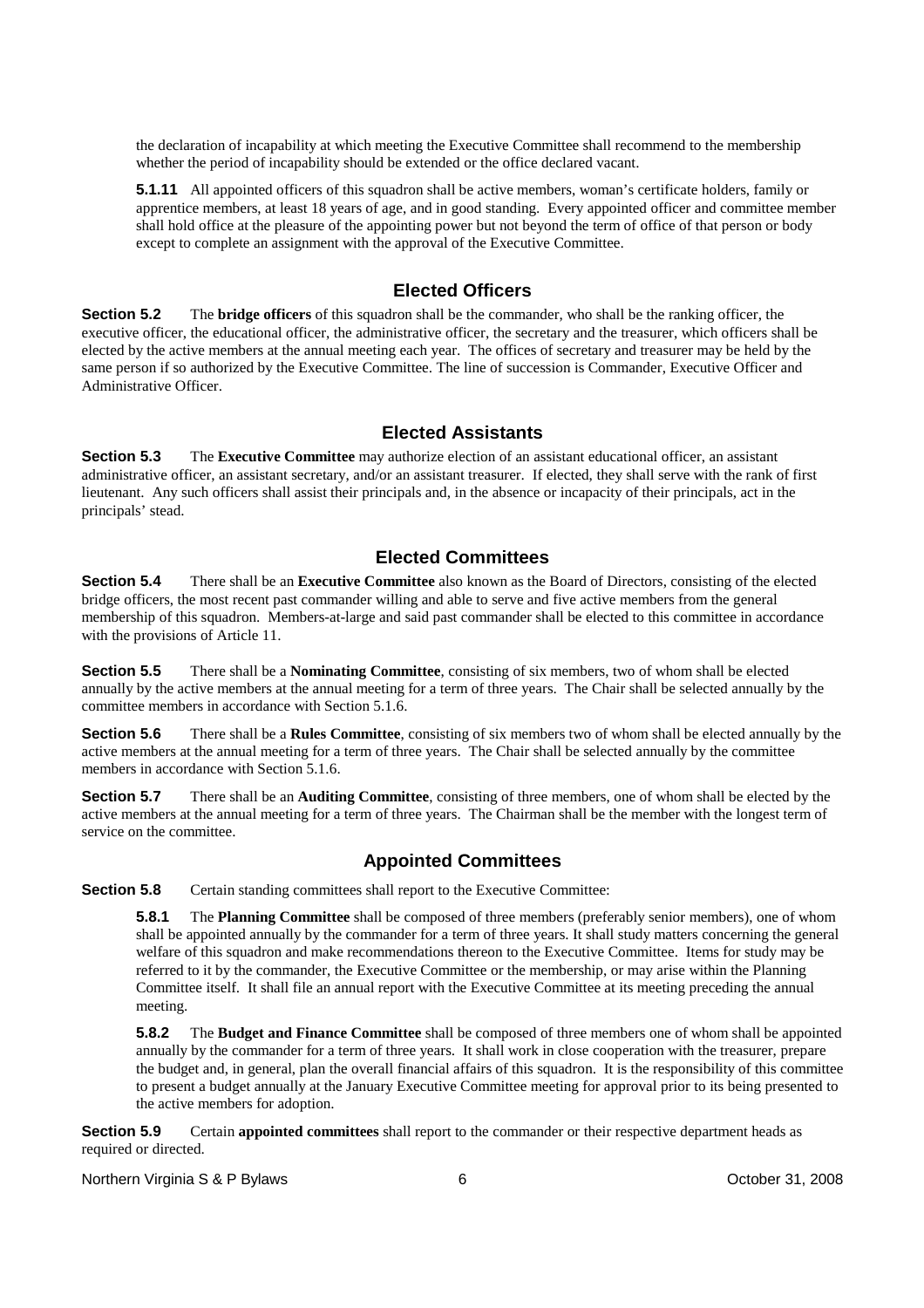**5.9.1** The **Membership Committee** shall be composed of three members appointed annually by the commander. It shall be familiar with the policies and procedures outlined in the current edition of the USPS Membership Manual. It shall process all new membership applications and present to the Executive Committee recommendations on the qualifications of persons applying for squadron membership.

**5.9.2** The **Member Involvement Committee** shall be composed of two members appointed annually by the commander. It shall ensure that all members are kept aware of the educational, service, and social activities of this squadron and shall work closely with the Membership Committee to ensure that new members become quickly involved in squadron activities.

**5.9.3** The **Local Boards of the Educational Department** shall be appointed by the commander after consultation with the educational officer. They shall perform such duties as are outlined by USPS policy and as may be directed by the educational officer, and shall make such reports as may be requested by the commander or by the educational officer.

**5.9.4** The **Educational Committee** shall be composed of the educational officer, the assistant educational officer (if any), the chairmen of the Local Boards and the class chairmen. It shall make recommendations to the commander concerning squadron educational programs and perform such other duties as are incidental to the squadron's educational programs.

**5.9.5** The **Merit Mark Committee** shall be composed of three members appointed annually by the commander. It shall compile and correlate data to assist the commander with merit mark recommendations.

**5.9.6** The **Housing Committee** shall be composed of three members appointed annually by the commander. It shall assist the commander in obtaining rooms and facilities for meetings, educational programs, and other squadron activities.

**5.9.7** The **Personnel Committee** shall be composed of three members appointed annually by the commander. It shall maintain an inventory of the skills of each member so that these skills may be called upon for staff positions, committee chairmen, committee members, etc.

**5.9.8** The **Public Relations Committee** composed of three members, shall be appointed annually by the commander. They shall perform such duties as described by the policy and authority of USPS to promote the image and best interest of the squadron to the public.

**5.9.9** Other committees consisting of those customarily assigned to the various departments of this squadron by USPS policy, shall perform such duties as are usual for their particular operation and as may be directed by their department heads, and shall make such reports as are required by their operations

### **Other Appointed Officers**

**Section 5.10** The commander may appoint a **law officer** who should be an attorney at law, authorized to practice as such. The law officer shall perform such legal duties as may be assigned by the commander or by the Executive Committee and which concern the affairs of this squadron and its district and USPS affiliations.

**Section 5.11** The commander may appoint a **ship's store officer** who shall have charge of the procurement and sale to qualified members of ensigns, insignia and other paraphernalia approved by USPS. The ship's store officer shall be responsible to the treasurer for all funds received from the sale of supplies.

**Section 5.12** The commander may appoint a **property officer** who shall have responsibility for all squadron property which is not procured for resale to members and who shall maintain a current listing of such property showing location, date procured, and condition. A copy of the listing shall be supplied to the treasurer upon request.

**Section 5.13** The commander may appoint a **chaplain**, a **flag lieutenant**, and such **other aides or lieutenants** as are deemed necessary, to perform such duties as the commander or the Executive Committee may assign.

### **ARTICLE 6**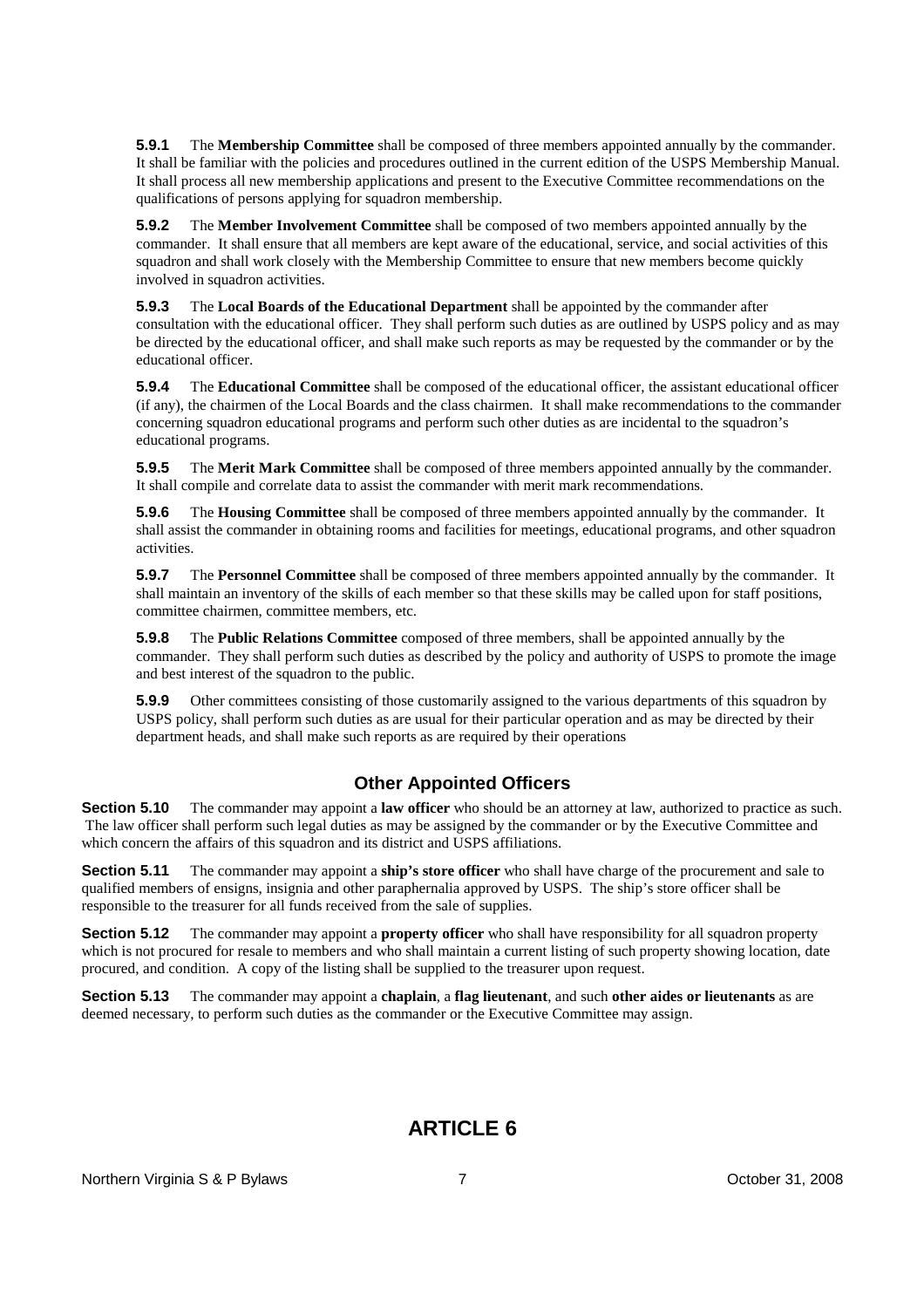### **Duties and Powers of Officers and Committees**

#### **Section 6.1** The **commander** shall:

**6.1.1** Preside at all meetings of this squadron and its Executive Committee.

**6.1.2** Execute all written instruments in the name of this squadron when directed by the Executive Committee or by the membership.

**6.1.3** Have command of the fleet when the vessels of this squadron are formally assembled.

**6.1.4** Appoint, with the concurrence of the Executive Committee, appointive officers and the chairmen and members of the appointive committees.

**6.1.5** Be an *ex officio* member of all committees and boards of this squadron except the Nominating, Rules, and Auditing Committees.

**6.1.6** Make recommendations for members to serve as national and district officers, and to serve on national and district committees, and make reports to national and district officers as required by USPS policy and the district.

**6.1.7** Appoint, with the advice and approval of the Executive Committee, delegates to the conferences of the district and to the Governing Board and special meetings of USPS.

**Section 6.2** The **executive officer** shall: (1) assist the commander; (2) have general supervision of the Executive Department as directed by the membership, the commander, or the Executive Committee; (3) be an *ex officio* member of all committees of the Executive Department; and (4) in the temporary absence or incapacity of the commander, perform the duties and exercise the powers of the commander.

**Section 6.3** The **educational officer** shall: (1) assist the commander; (2) have general supervision of the Educational Department as directed by the membership, the commander, or the Executive Committee; and (3) be an *ex officio* member of all committees of the Educational Department.

**Section 6.4** The **administrative officer** shall: (1) assist the commander; (2) have general supervision of the Administrative Department as directed by the membership, the commander, or the Executive Committee; (3) be an *ex officio* member of all committees of the Administrative Department; and (4) in the temporary absence or incapacity of the executive officer, perform the duties and exercise the powers of the executive officer.

**Section 6.5** The **secretary** shall:

**6.5.1** Have custody of all corporate records, bylaws, and the corporate seal of this squadron.

**6.5.2** Attest to and affix the corporate seal to written instruments when so directed by the Executive Committee.

**6.5.3** Keep a record of all proceedings of this squadron and of the Executive Committee, of the attendance at Executive Committee meetings and of all matters of which a record may be deemed advisable, in books belonging to this squadron, which records shall, at all reasonable times, be open to inspection by any active member of this squadron. No detailed records shall be kept relating to votes on applications for membership.

**6.5.4** Keep an up-to-date record of all members of this squadron, including for each member: name, address, telephone number, certificate date and number, type of membership, rank, grade, merit marks, senior membership date, vessel data and other pertinent information.

**6.5.5** Keep and preserve all documents, records, reports and official correspondence connected with the business of this squadron.

**6.5.6** Report to the national secretary the names and addresses of persons admitted to membership in this squadron, any changes in membership or addresses of members, and the election of officers.

**6.5.7** Send the required notices of all squadron and Executive Committee meetings and all lists of candidates for office to be voted upon at any election.

**6.5.8** Make a report at the annual meeting and at such other times as the commander or the Executive Committee may request.

**6.5.9** Perform such other appropriate duties as may be assigned by the commander or the Executive Committee or as may be required by USPS policy.

**6.5.10** Be an *ex officio* member of all committees under the Secretary's Department.

Northern Virginia S & P Bylaws 8 and 8 and 8 Section 1, 2008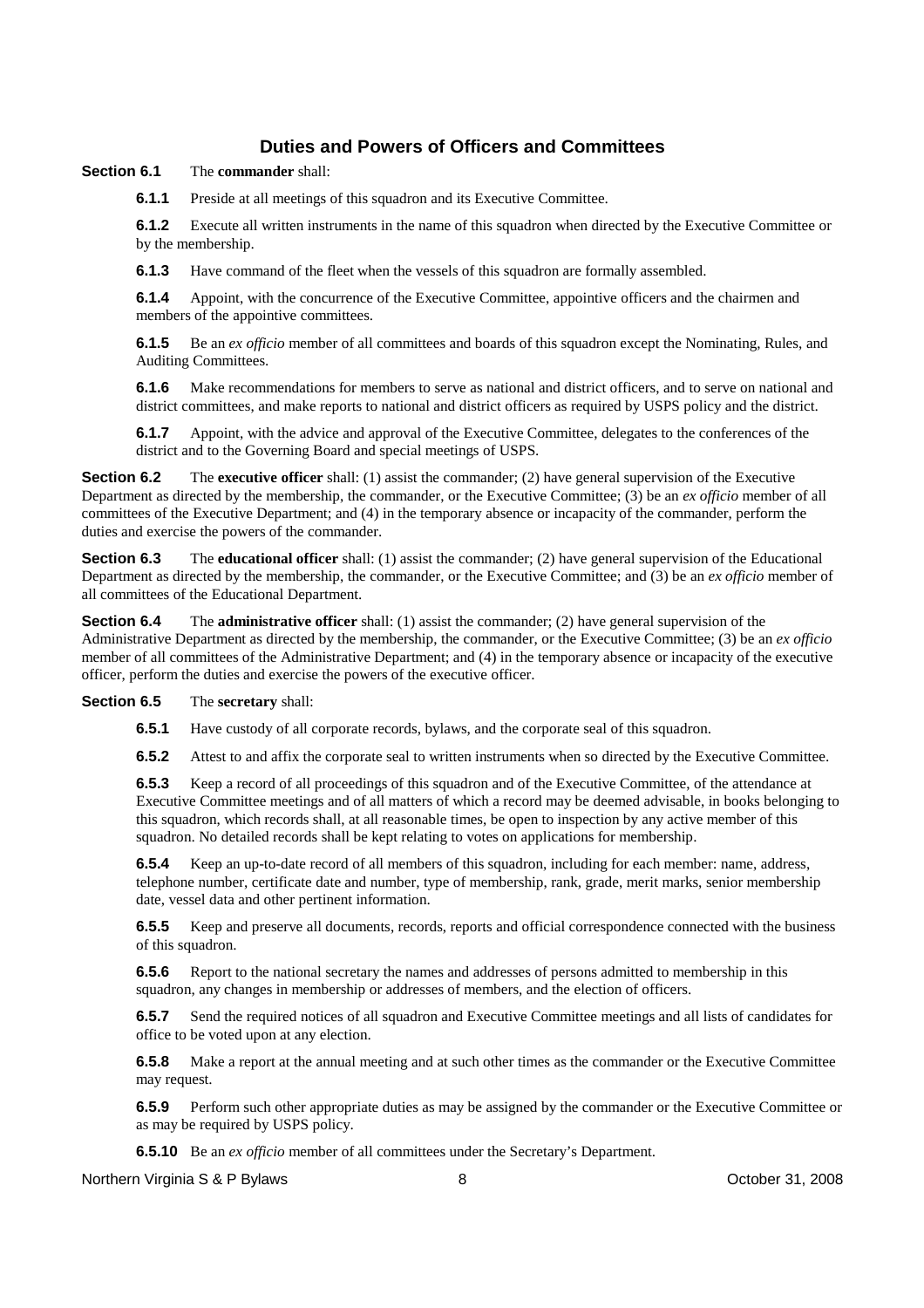#### **Section 6.6** The **treasurer** shall:

**6.6.1** Collect and hold, in the name of this squadron, all moneys belonging to this squadron.

**6.6.2** Pay all bills contracted by this squadron which have been approved by the Executive Committee or by the head of a department or the chairman of a committee which has contracted the same by virtue of appropriations made by the Executive Committee or by the adopted budget.

**6.6.3** (a) Make interim reports, including statements of receipts, disbursements and financial condition, at such times as the commander or the Executive Committee may direct; and

(b) prepare an annual report as of the last day of the squadron's fiscal year; and

(c) make all financial records available for the Auditing Committee inspection required by Section 6.10.

**6.6.4** Keep and preserve an accurate record of all moneys received and disbursed and of all squadron property.

**6.6.5** Unless sent to each member by USPS, send to the last known address of each member at such time as USPS policy may direct, a bill for the member's dues for the following USPS dues year.

**6.6.6** No later than 15 days prior to the end of the current dues year, notify all members whose following-year dues have not been received that, should such dues be unpaid two weeks after the beginning of the following dues year, their membership shall be terminated without further notice.

**6.6.7** Promptly send moneys due USPS to headquarters and report to the national treasurer the names of all members of this squadron in arrears according to the schedule set forth by USPS policy.

**6.6.8** Pay to the district to which this squadron is assigned any annual assessment, at such time and in such manner as directed by the district.

**6.6.9** Cause to be prepared and filed in a timely manner all required federal, state and local tax and information returns.

**6.6.10** Perform such other appropriate duties incident to the office as are required by USPS policy or as the commander or the Executive Committee may direct.

**6.6.11** Be an *ex officio* member of all committees in the Treasurer's Department.

**6.6.12** Receive a complete annual financial report, audit and recommendations from the chairman of the Northern Virginia Sail and Power Squadron Flower Power Fund.

#### **Executive Committee**

**Section 6.7** The **Executive Committee**, also known as the Board of Directors, shall:

**6.7.1** Meet monthly or when convened by the commander, have general charge of the policy, management and finances of this squadron, be vested with and have legal custody of all squadron property, and appropriate such sums as may be deemed advisable, within the limits of squadron resources, for the normal and usual operation of this squadron, including squadron, district and USPS functions.

**6.7.2** Approve applications for all classes of squadron membership.

**6.7.3** Carry on the normal business of this squadron between meetings of the membership.

**6.7.4** Establish committees and appoint members thereto as may seem advisable and in the best interests of this squadron.

**6.7.5** Consult with and advise the commander regarding appointments to squadron offices and committees.

**6.7.6** With the advice of the treasurer, designate depositories insured by an agency of the U.S. government in which squadron funds shall be kept, and approve the budget for submission to the members.

**6.7.7** Enforce the authority given it under these bylaws and take any necessary action consistent with USPS policy to advance the best interests of this squadron.

**6.7.8** With the assistance and cooperation of the Educational Department, determine which courses and programs are to be offered during the squadron teaching year, and the times and locations thereof.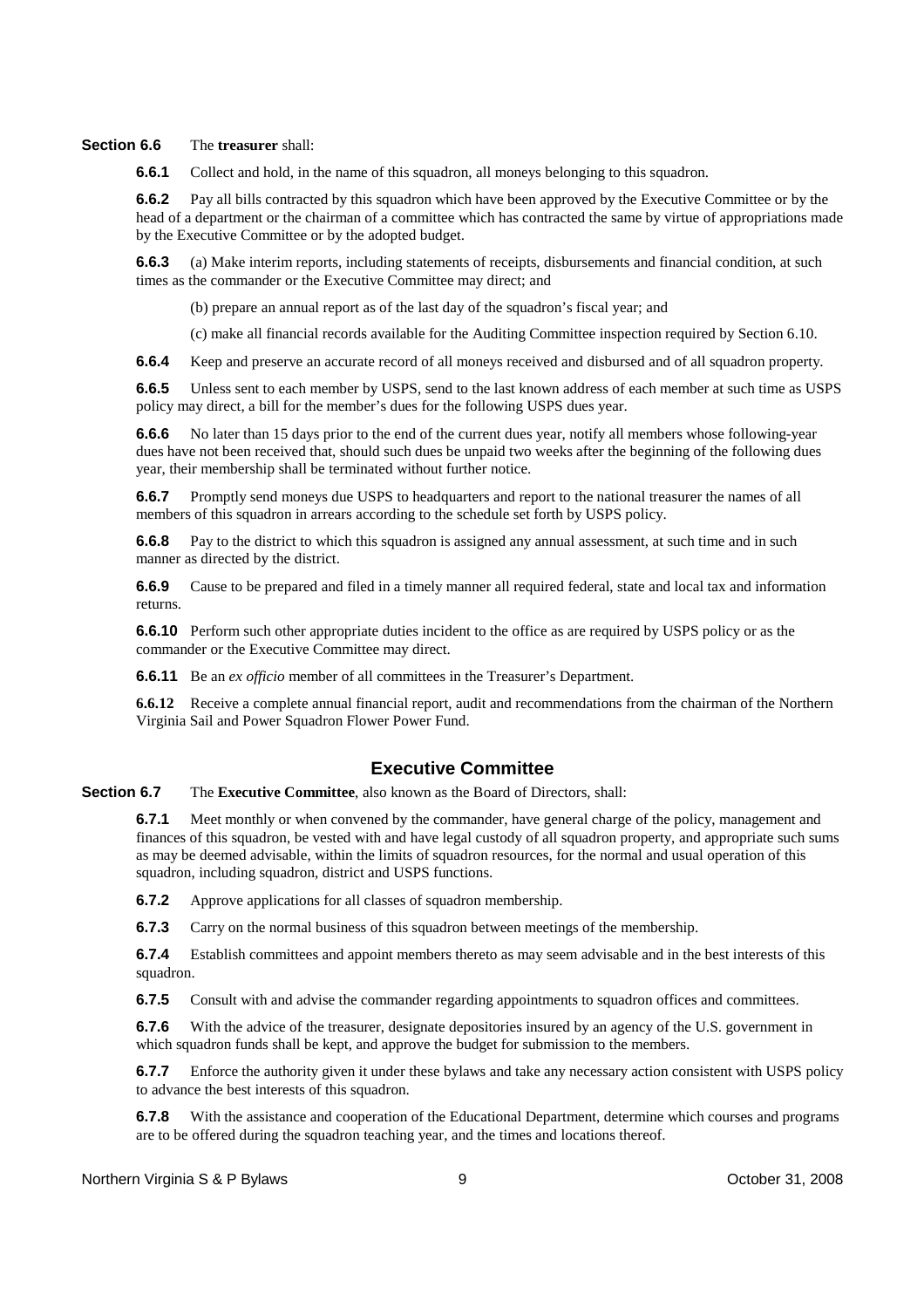**6.7.9** Invite the law officer to its meetings when legal expertise is desirable. The law officer shall be entitled to speak at such meetings but shall not be entitled to vote.

#### **General Committees**

**Section 6.8** The **Nominating Committee** shall select a candidate for each elective office and members of each elective committee provided for herein, and shall submit its written report to the secretary by December 1 prior to the annual meeting. The candidates will be announced at the January membership meeting, and will be published in the squadron publication no later than February on each year.

**6.8.1** Committee members shall conduct interviews with potential nominees, and no member of this committee shall comment upon or discuss the content of these discussions with anyone other than other committee members. However, once a nominee has been offered the opportunity to serve in a leadership position, and has accepted, the Chair of the Nominating Committee (or designated members of the Nominating Committee) may share those names among other nominees.

**6.8.2** No member of this committee may serve on the bridge; nor a member of this committee be nominated by this committee for any bridge office until one year after their term on this committee is completed. A member of the Nominating Committee may not serve a successive term without at least a one year break in terms of service of this committee. For the purpose of this section, a year shall be deemed to be the normal watch of bridge officers. .

**Section 6.9** The **Rules Committee** shall be the guardian of adherence to the USPS bylaws, USPS policy, and squadron bylaws. The committee shall be familiar with the current edition of the "Model Bylaws for Squadrons of USPS" and prepare recommendations as necessary to keep this squadron's bylaws consistent with USPS policy. It shall prepare the wording of amendments as may be directed by the Executive Committee or the membership or proposed on its own initiative.

**Section 6.10** The **Auditing Committee** shall review all records of the treasurer as of the last day of the squadron fiscal year and submit a report of its findings for action to a membership meeting not more than 90 days after the squadron end of the fiscal year. An additional review shall be performed and reported promptly should a different individual assume the office of treasurer prior to the end of the squadron fiscal year.

### **ARTICLE 7**

#### **Dues and Entrance Fees**

**Section 7.1** The entrance fees and annual dues of dues-paying classes of membership shall be reviewed each year by the Executive Committee, and its recommendations for the following year shall be presented to and voted upon by the active members no later than the last regular squadron meeting prior to 1 February. Such fees and dues shall be as so determined provided, however, that in the event no such fees or dues are so fixed for any USPS dues year, fees and dues shall be the same as for the preceding year.

**Section 7.2** The dues of this squadron shall be due and payable, in advance, at the same time as USPS dues are due and payable.

**7.2.1** Associate member dues and fees, if any, shall be billed by and paid directly to this squadron.

**Section 7.3** An entrance fee, in an amount recommended by the Executive Committee and approved by the active members, may be required as a prerequisite to any class of membership except honorary membership. Such entrance fee shall be paid at the time of acceptance of the individual into membership.

**Section 7.4** Except when a different USPS policy applies to this squadron, dues for new members shall be prorated on a monthly basis from the first day of the month in which the applicant signs and dates the acceptance of membership form to the end of the dues year. The initial membership year for persons joining the squadron during the last three months of the dues year shall consist of the remainder of that dues year plus the subsequent dues year, and squadron dues for this initial membership year shall be the same as the usual annual dues. Squadron dues for any subsequent year shall be payable annually on or before the beginning of that subsequent year.

**Section 7.5** Non-payment of squadron dues may be excused by the Executive Committee, but nothing herein shall authorize the waiver of dues to USPS or of any amount intended to defray a per capita assessment of the squadron by its district.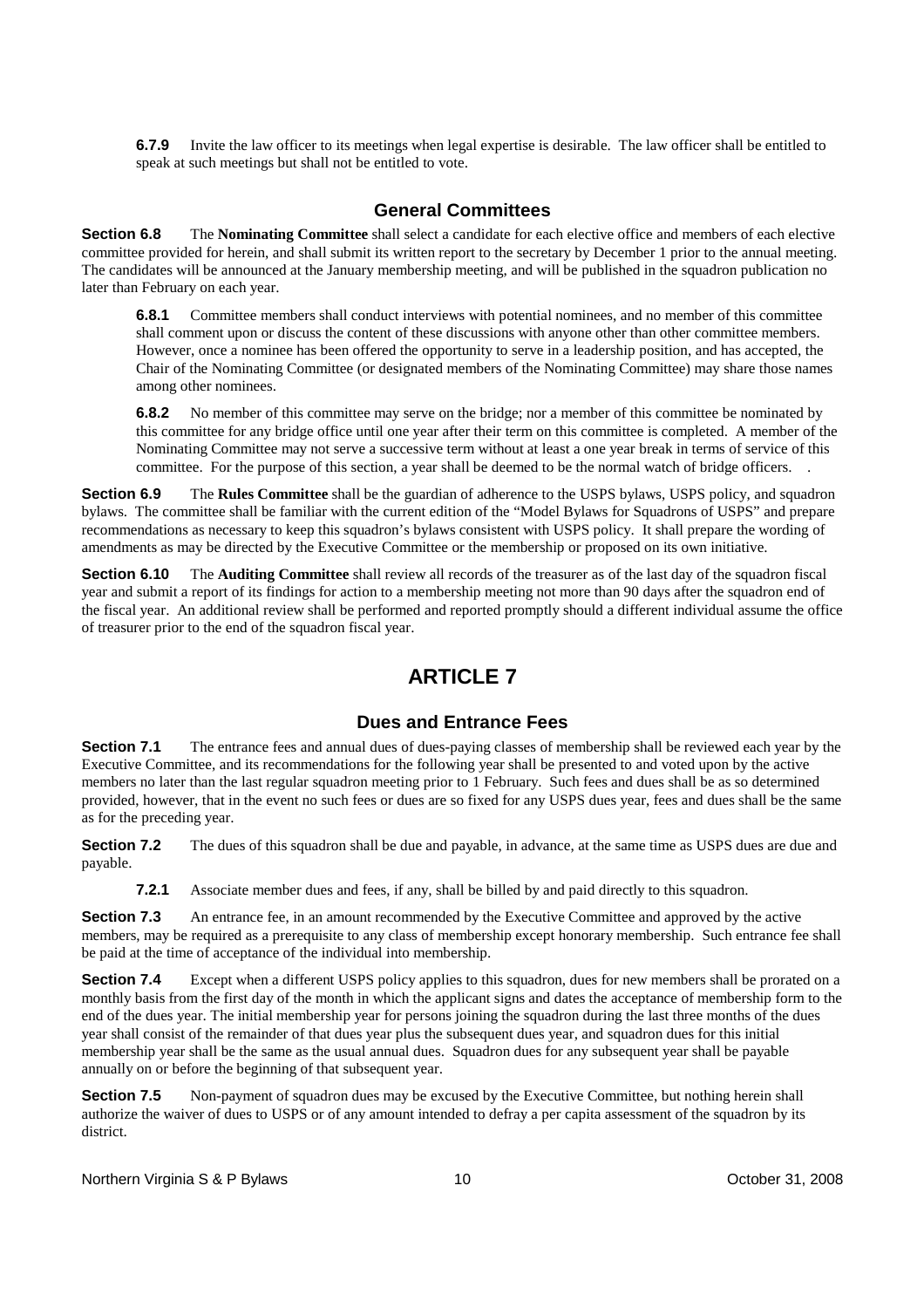**Section 7.6** Members of all classes of USPS membership otherwise eligible to receive instruction or examination in any course may not do so unless in good standing and not in arrears for dues or other indebtedness to this squadron or USPS.

### **ARTICLE 8**

#### **Resignations, Transfers and Reinstatements**

**Section 8.1** Resignations, transfers and reinstatements shall be accomplished in accordance with USPS policy.

**Section 8.2** Reinstatement requests from former members who have voluntarily terminated membership in this squadron shall be treated as follows:

**8.2.1** Those who apply for reinstatement within two years of termination of membership shall be reinstated upon payment of (1) annual dues for the current year, (2) squadron indebtedness (if any), and (3) a reinstatement fee in an amount recommended by the Finance Committee and approved by the Governing Board (such fee will not be required of those returning to active membership from active duty in the armed forces of the United States).

**8.2.2** Reinstatement requests received two or more years after termination of membership shall be reviewed as follows:

**(a)** Upon receipt of a request for reinstatement, the Executive Committee shall, in closed session, determine whether any committee member is against reinstatement. If there are no such members, the applicant shall be reinstated as in 8.2.1 herein.

**(b)** If any Executive Committee member expresses intent to vote against reinstatement, the specific grounds for such vote shall be recorded in the minutes of the closed session (but not divulged to nonmembers of the Executive Committee). At its next meeting, the Executive Committee shall, in closed session, vote on the question, "Shall (name) be refused reinstatement?" A two-thirds vote shall be required to refuse reinstatement; otherwise the applicant shall be reinstated as in 8.2.1 herein.

**(c)** If reinstatement is refused, the squadron secretary shall, within five days, notify the national secretary of such refusal and the specific grounds therefore. In such case the former member shall be eligible for reinstatement in USPS as an unattached member.

### **ARTICLE 9**

#### **Meetings, Notices and Quorums**

**Section 9.1** Regular squadron business meetings shall be held on the second Wednesday of each month, from April to March of the ensuing year, inclusive, at a regular meeting place. The Executive Committee may designate other times and places for such regular business meetings upon proper notice. The Executive Committee shall meet as required by 6.7.1 herein.

**Section 9.2** If a holiday or other circumstance makes it impractical to hold any meeting as provided herein, the Executive Committee may waive such meeting or set another meeting date. The membership shall be notified accordingly.

**Section 9.3** The annual meeting shall be held in the month of March at such time and place as the Executive Committee may designate, at which time an election of officers and members of elective committees, including the chairmen thereof, shall be held. Written notice of the annual meeting, containing a list of all active members nominated by the Nominating Committee for election to positions within this squadron, shall be sent to each active member by the secretary, in such manner as determined by the Executive Committee, at least 45 days prior to such meeting.

**Section 9.4** The secretary shall provide a list of all nominees by petition as provided by 11.1 herein and shall give notice thereof to all active members in such manner that it will reach them at least seven days prior to the date of the election.

**Section 9.5** At the discretion of the commander or the Executive Committee, special membership meetings may be called at any reasonable time, and shall be called by the secretary upon written request of at least 10 percent, but not less than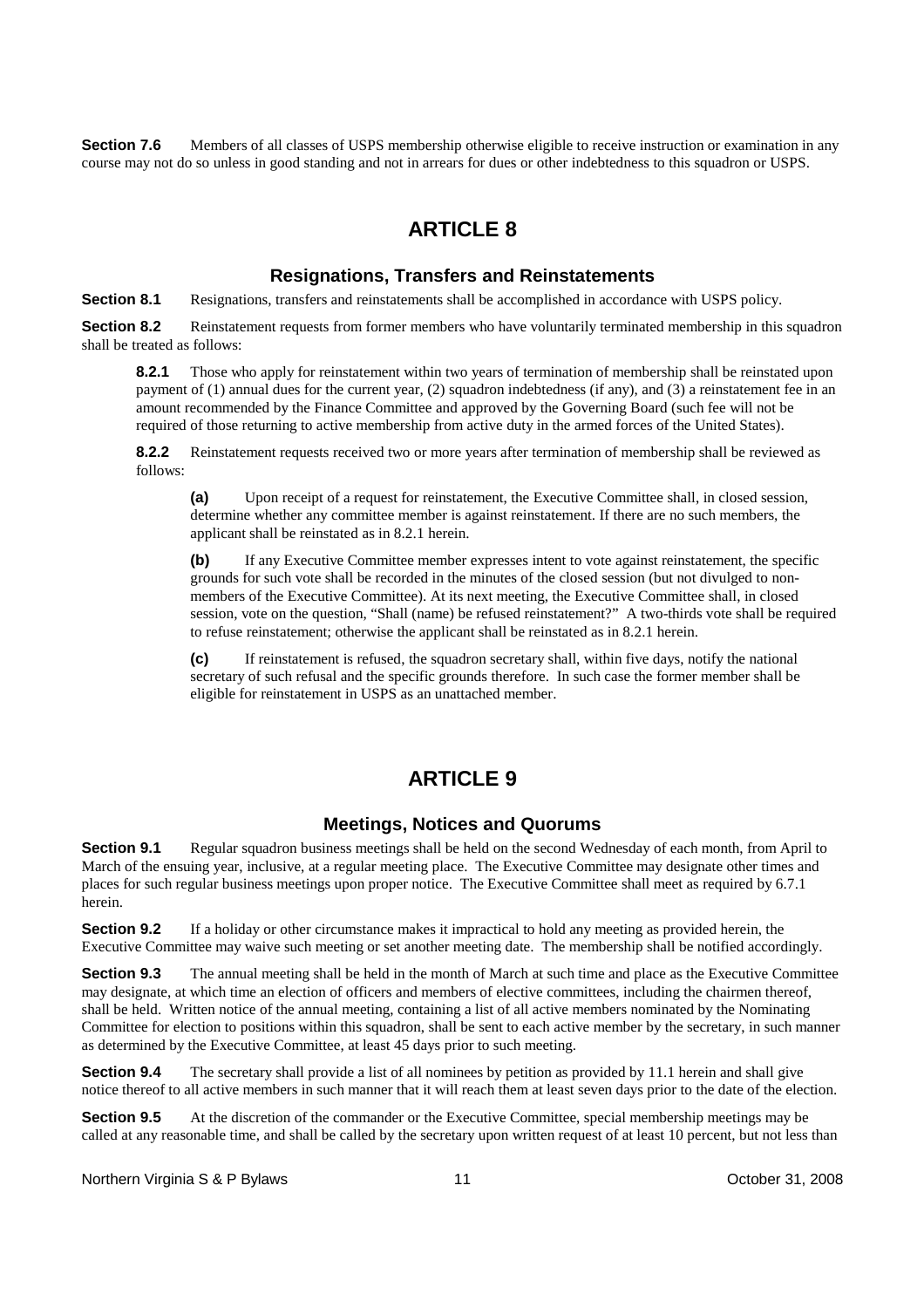six, active members. Special meetings of the Executive Committee may be called by the commander or upon written request by five or more members of the Executive Committee.

**Section 9.6** Except as provided in 9.3 herein, notices of all regular and special meetings of this squadron and of the Executive Committee shall be mailed to the last known address of each member entitled to receive such notice at least 20 days prior to regular meetings, and at least 10 days prior to special meetings. The inclusion of a Notice of Meeting in an official squadron publication mailed the required time before such meeting will be deemed to comply with the foregoing provisions.

**9.6.1** Electronic communication may be used for notices provided the recipient has agreed in writing to accept electronic messages in lieu of physical mail and the message is transmitted to the member's facsimile machine or last e-mail address of record on or before the applicable deadline for dispatching notice. Electronic transmission of an official squadron publication containing such notice shall be deemed to comply with this requirement provided it is transmitted in its entirety.

**Section 9.7** At any regular or special meeting, 7<sup>1</sup>/<sub>2</sub> percent of the active members, as determined by the records of this squadron, shall constitute a quorum.

**Section 9.8** A quorum for any committee of more than two persons shall be a majority of its members.

**Section 9.9** Voting at regular and special meetings shall be as follows:

**9.9.1** Each active member present and in good standing in this squadron shall have one vote on each question.

**9.9.2** Voting shall be by voice unless a poll is demanded by an active member duly qualified to vote, in which event votes shall be cast by a show of hands. Upon a motion supported by at least one-fifth of the active members present and voting, a roll call vote shall be held. The presiding officer may require that voting be by secret ballot if circumstances warrant.

**9.9.3** The presiding officer shall vote only when necessary to decide a tie.

**9.9.4** Voting at an election shall be as provided in 11.5 herein.

### **ARTICLE 10**

#### **Order of Business and Rules of Order**

**Section 10.1** Unless otherwise resolved by the active members or proposed by the presiding officer without dissent at the outset of the meeting, the following order of business shall be observed at all meetings of the membership and the Executive Committee:

Invocation

Pledge of Allegiance

Determination of quorum

Approval of the minutes of the preceding meeting

Reports of officers

Reports of committees

Communications

Unfinished business

Elections

New business

**Section 10.2** Orderly parliamentary procedure shall govern at all meetings. All questions of procedure not otherwise covered herein or by USPS policy shall be determined in accordance with the most current edition of *Robert's Rules of Order Newly Revised.*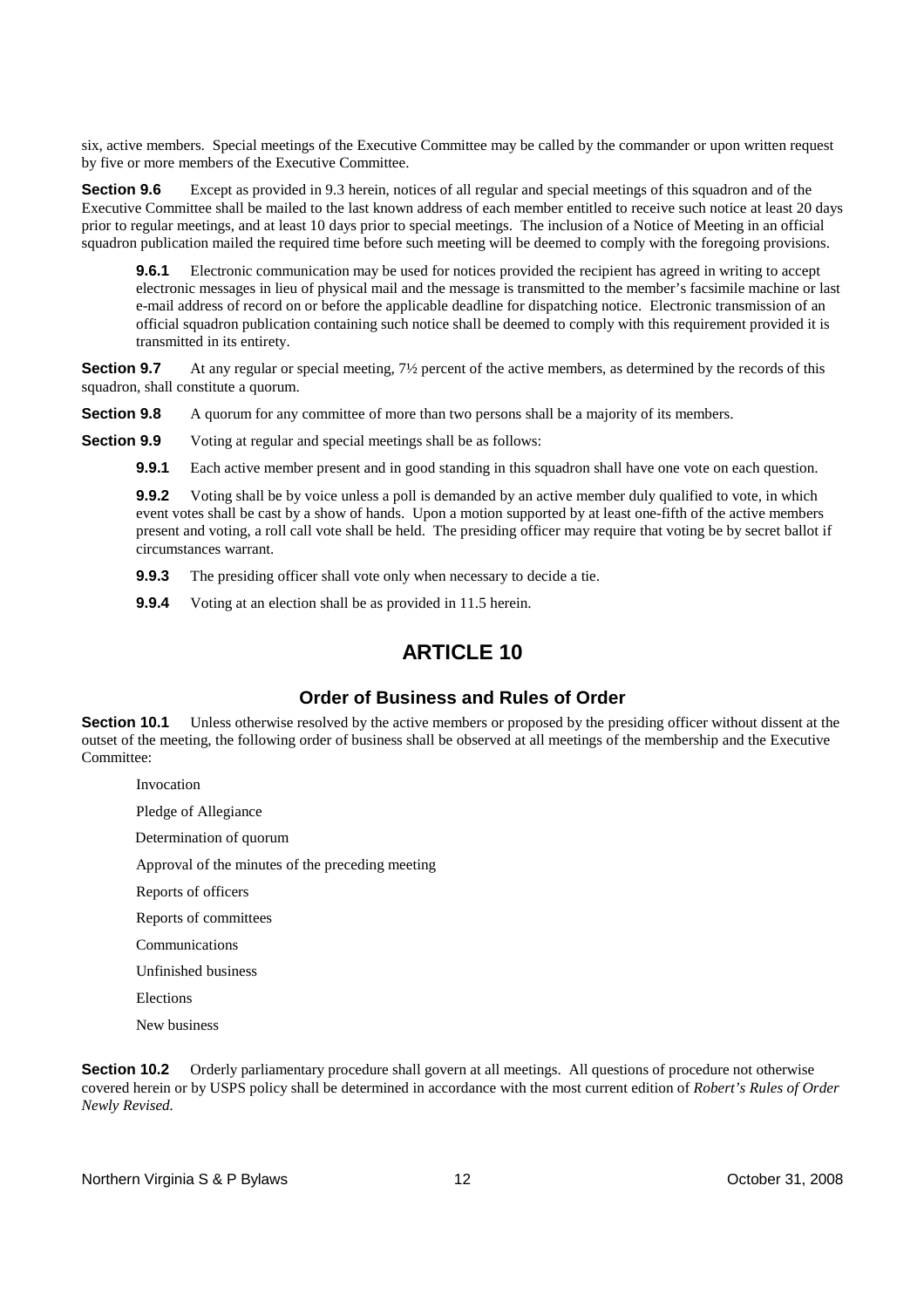### **Nominations, Elections and Voting**

**Section 11.1** Candidates for elective positions to be voted upon at the annual meeting may be nominated (1) by the Nominating Committee as herein provided or (2) by petition in writing signed by at least five (5) percent of the active members in good standing and filed with the secretary at least 15 days before the date of election.

**Section 11.2** The educational officer and the assistant educational officer (if any) are members of the USPS Educational Department, and shall be nominated and elected only after their qualifications have been approved by the national educational officer's designee.

**Section 11.3** If vacancies exist in the properly formulated slate of nominees at the time of the election, they may be filled by nominations from the floor duly made by active members.

**Section 11.4** No active member shall be eligible for nomination without first signifying willingness and ability to serve if elected.

**Section 11.5** At any election, each active member present and in good standing in this squadron shall have one vote for each office to be filled. Voting shall be in the following manner:

**11.5.1** Cumulative voting is prohibited.

**11.5.2** Election to an uncontested office may be effected by a supported motion and a ballot cast and recorded by the secretary.

**11.5.3** Election to a contested office shall be effected by secret ballot, unsigned and cast in person. Such elections shall be determined by a judge of election and not less than three tellers, all of who shall be appointed by the commander. The secret ballots shall be delivered to the judge of election and opened and inspected by the tellers, and the final results shall be tabulated and announced to the members before the close of the meeting.

**11.5.4** Polls shall remain open for no more than one hour after the election is initiated as an order of business.

### **ARTICLE 12**

#### **Miscellaneous**

**Section 12.1** Any person collecting moneys for any activity of this squadron shall be prepared at all times to make a full and complete accounting of the same to the commander and to the Executive Committee.

**Section 12.2** No member shall contract any bills in the name of this squadron unless previously authorized by the Executive Committee or by the adopted budget.

**Section 12.3** When any account authorized by the Executive Committee or by the adopted budget is closed, any excess funds therein and a complete accounting shall be promptly turned over to the treasurer.

**Section 12.4** No person shall take advantage of USPS membership status in order to achieve personal gain or remuneration.

**Section 12.5** The squadron fiscal (business) year shall be for twelve consecutive months beginning on 1 April and ending on the last day of March.

**Section 12.6** All publications or notices of any nature issued by this squadron shall have the prior approval of the commander or the Executive Committee before being sent to members or to the public.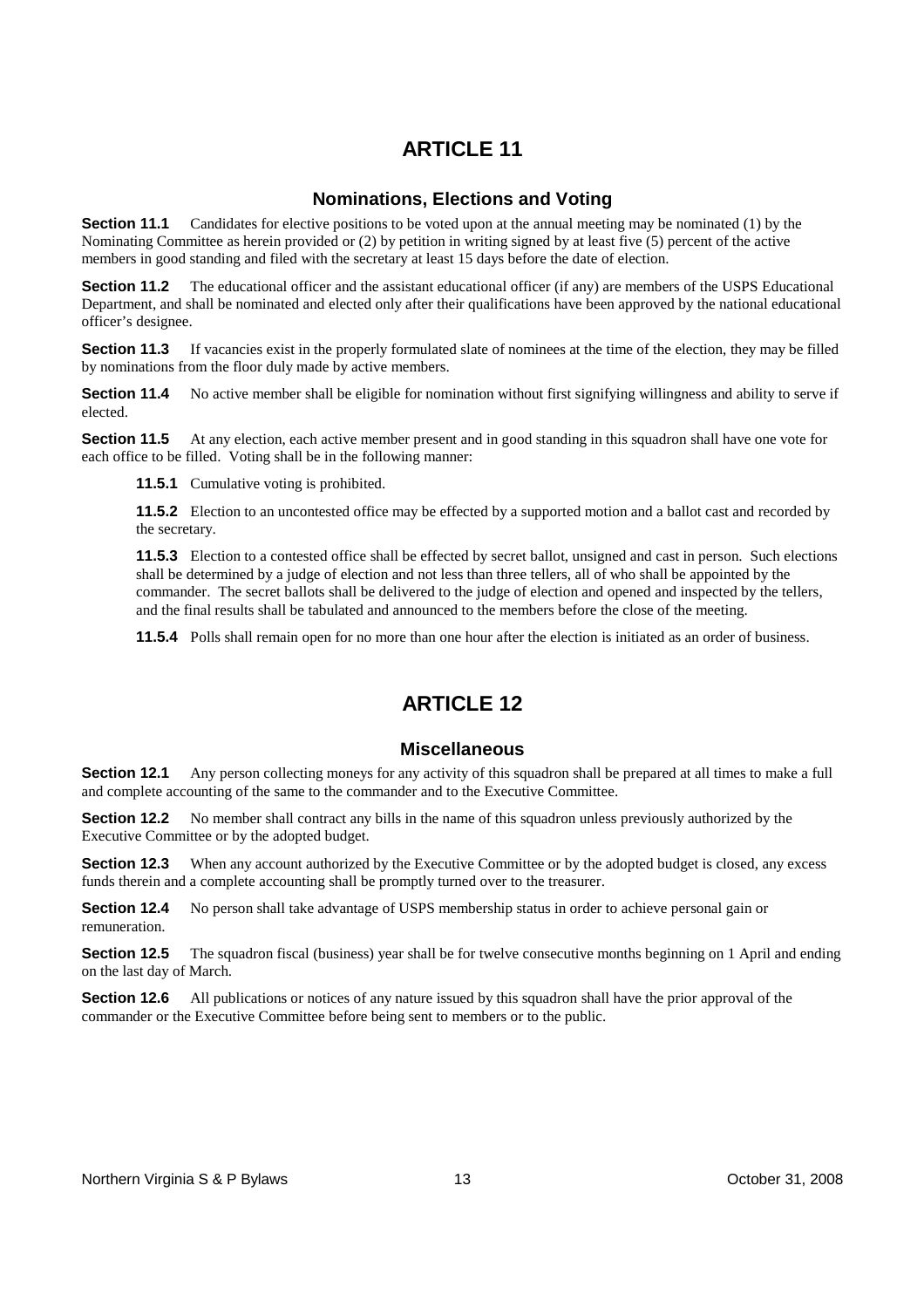#### **Discipline**

**Section 13.1** Matters of discipline shall be considered and handled in accordance with USPS authority and policy.

### **ARTICLE 14**

#### **Flags, Uniforms, Insignia and Etiquette**

**Section 14.1** Flags, uniforms, insignia and matters of etiquette shall conform to USPS policy.

### **ARTICLE 15**

#### **Squadron Publication**

**Section 15.1** The official squadron publication shall be known as "of Tars & Terns".

### **ARTICLE 16**

#### **Distribution of Assets After Termination**

**Section 16.1** No member of this squadron shall have, as an individual, any interest in or title to the assets of USPS or of any district or squadron, and such assets shall be devoted exclusively to the purposes of USPS, the district or this squadron.

**Section 16.2** In the event of dissolution and voluntary surrender, or of revocation of this squadron's charter, all assets then belonging to this squadron shall be assigned to USPS or to another organization which qualifies for tax exemption (under Section 501(c)(3) of the Internal Revenue Code of 1986, as from time to time amended, and any rules and regulations promulgated thereunder, or such other section of the code by which USPS is exempt) as selected by the Executive Committee or other comparable body of this squadron. If no such body exists or no selection is made, the assets of this squadron shall be assigned to USPS.

### **ARTICLE 17**

#### **Amendments**

**Section 17.1** These bylaws may be amended, subject to the approval of the USPS Committee on Rules, by a two-thirds vote of the active members present and voting at any regular or special squadron meeting, provided that a quorum is present at the time the vote is taken AND (1) the proposed amendments are stated in full in the notice of the meeting at which action is to be taken thereon, or (2) an announcement of the proposed amendments was given to each member and multiple copies of the old and the proposed bylaws are made available to the members at two or more consecutive general membership meetings at least 20 days apart (the last such meeting may be the meeting at which the vote is taken).

**Section 17.2** When proposed amendments are properly before any meeting for consideration, they may, before final action is taken thereon, be changed by a majority vote, provided the change is germane to the subject of the amendment under consideration.

**Section 17.3** Amendments to these bylaws shall not become effective until approved by the USPS Committee on Rules. Notice of such approval is to be provided by the squadron secretary to each active member. Notice of approval in the squadron publication, duly issued and circulated, shall fulfill the above requirement.

Northern Virginia S & P Bylaws 14 14 Coroleanse Coroleanse 14 October 31, 2008